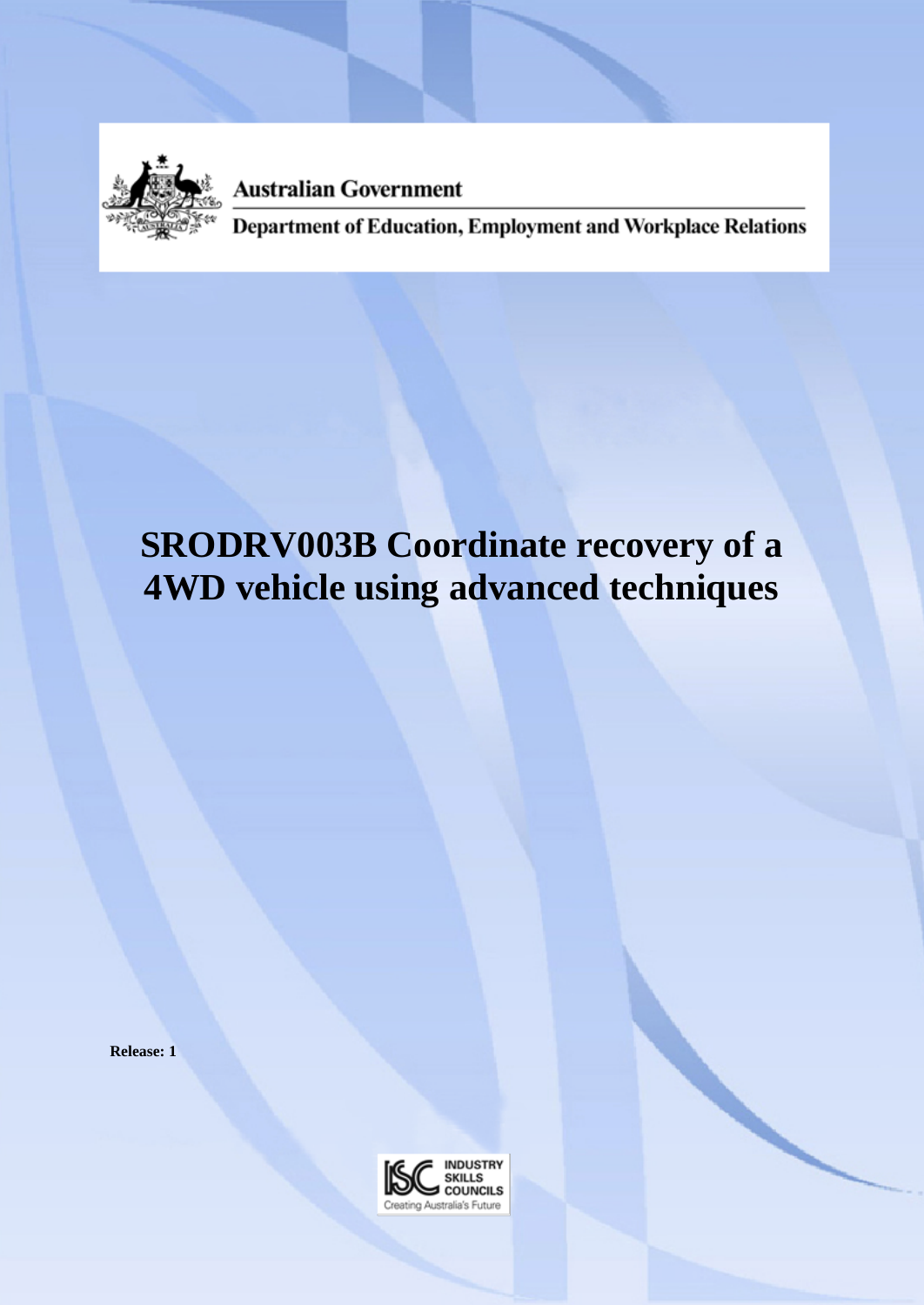#### **SRODRV003B Coordinate recovery of a 4WD vehicle using advanced techniques**

### **Modification History**

Not applicable.

# **Unit Descriptor**

**This unit has been developed for the Outdoor Recreation Industry Training Package.This unit covers the use of a variety of recovery equipment and advanced skill to recover four wheel drive vehicles in difficult terrain conditions.**

# **Application of the Unit**

Not applicable.

#### **Licensing/Regulatory Information**

Not applicable.

#### **Pre-Requisites**

Not applicable.

### **Employability Skills Information**

Not applicable.

#### **Elements and Performance Criteria Pre-Content**

Not applicable.

### **Elements and Performance Criteria**

#### **Elements and Performance Criteria**

| <b>Element</b> |  | <b>Performance Criteria</b>                                                   |  |  |
|----------------|--|-------------------------------------------------------------------------------|--|--|
| $\mathbf{1}$   |  | <b>Operate in a safe manner</b> 1.1 Apply safe working practices at all times |  |  |
|                |  | 1.2 Use rated <i>recovery equipment</i>                                       |  |  |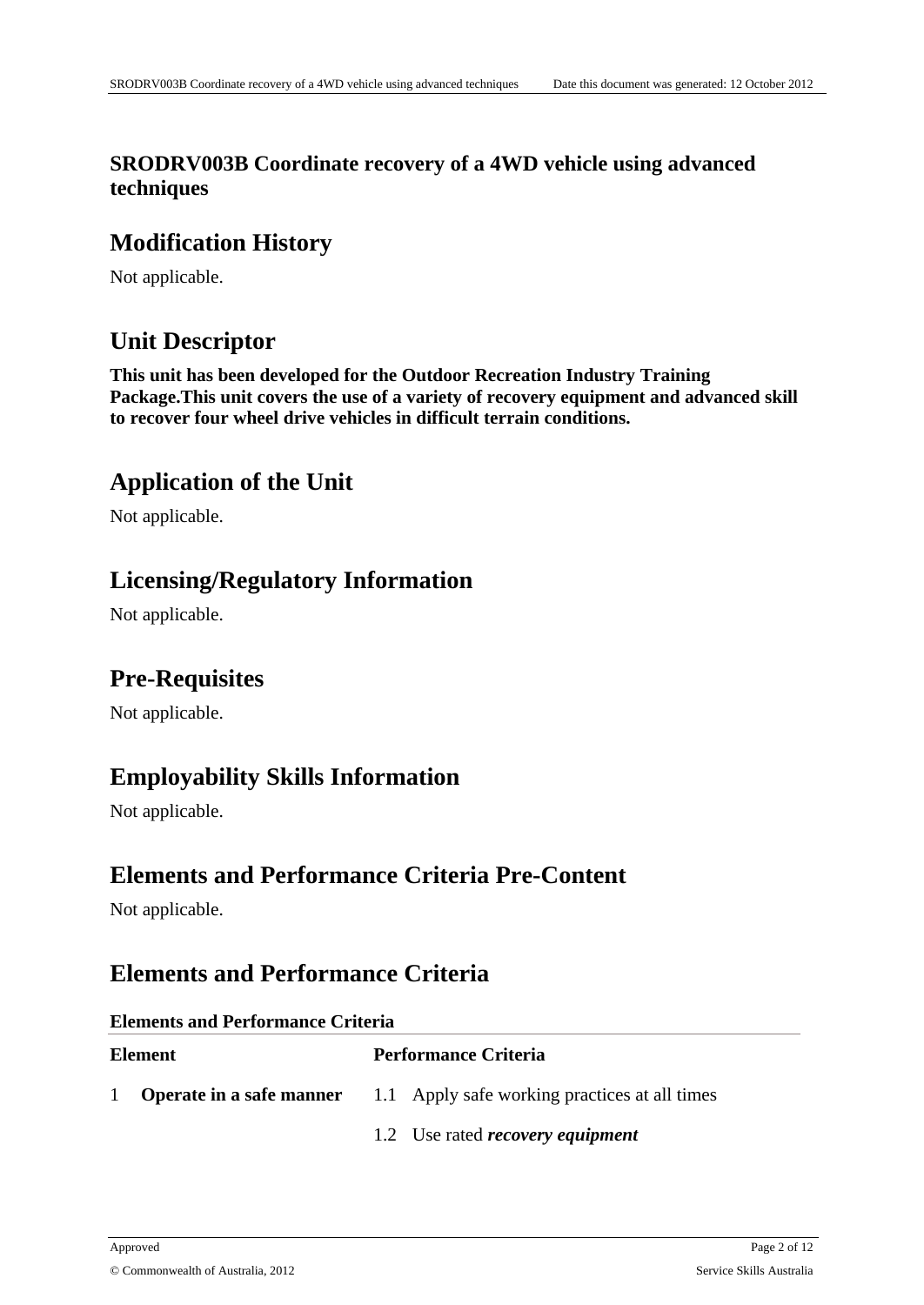2 **Operate in an environmentally-friendly manner**

3 **Use a snatch strap to recover a four wheel drive vehicle up a steep incline**

4 **Use vehicle** *recovery equipment*

5 **Use a winch to recover a four wheel drive vehicle**

- 1.3 Define danger zones after consideration of *operating variables*
- 2.1 Determine potential environmental impact of recovery
- 2.2 Considering *operating variables* , apply strategies to reduce environmental impact during recovery
- 2.3 Repair environmental damage, where possible
- 3.1 Survey site to identify hazards, assess risk and select suitable strategy
- 3.2 Prepare vehicle for recovery, after identification of recovery hooks
- 3.3 Confirm the compliance of *equipment* with ratings, where practicable
- 3.4 Demonstrate safe recovery of a vehicle up a steep incline using a single snatch strap
- 3.5 Complete post-recovery vehicle and *equipment* checks
- 4.1 Identify hazards associated with the use of *recovery equipment,* accurately
- 4.2 Apply *risk management strategies* to minimise risk associated with the use of *recovery equipment*
- 4.3 Demonstrate appropriate use of tree trunk protectors in a recovery situation
- 4.4 Use advanced techniques to safely recover four wheel drive vehicles using *recovery equipment*
- 5.1 Identify accurately hazards associated with the use of a winch
- 5.2 Apply *risk management* strategies to minimise risk associated with the use of a winch
- 5.3 Prepare vehicles for a winch recovery after identification of recovery hooks and confirmation of compliance of *equipment* with ratings, where practicable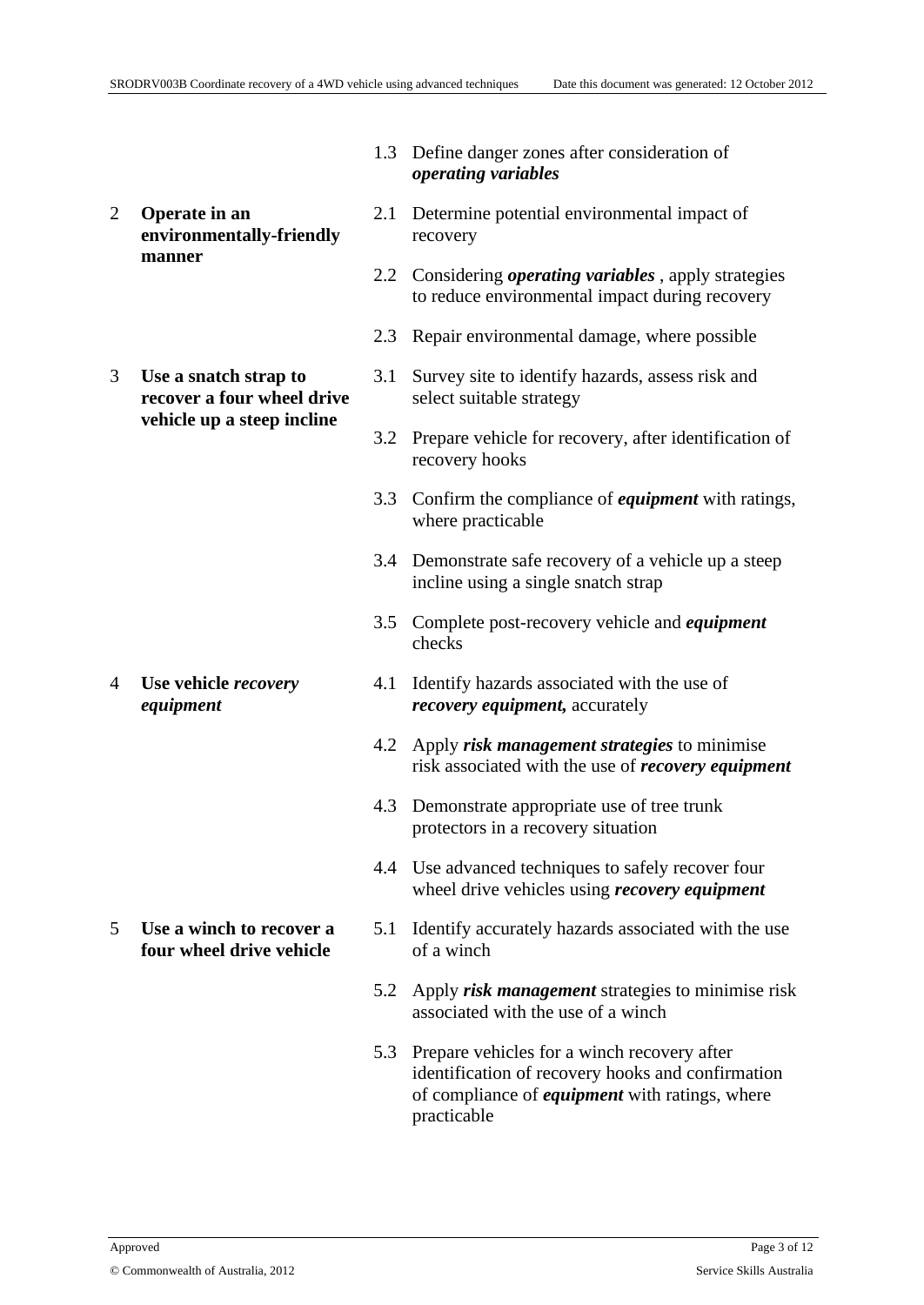5.4 Establish safe ground anchor points in *different*

*terrain conditions* 5.5 Demonstrate appropriate use of a snatch block to give a 2:1 advantage 5.6 Check winch to ensure safe operation and adequate *maintenance* 5.7 Coordinate the safe recovery of a vehicle using a winch 6 **Demonstrate the safe use of** 6.1 Demonstrate safe positioning of *jacks* 6.2 Demonstrate *safe operating procedures when using a jack* to lift a vehicle **jacks** 6.3 Demonstrate *safe operating procedures when using a jack* to prepare a vehicle for recovery 7.1 Apply correctly *maintenance* procedures for recovery *equipment* 7 **Maintain vehicle recovery equipment** 7.2 Document *equipment* maintenance in accordance

with enterprise procedures

### **Required Skills and Knowledge**

Not applicable.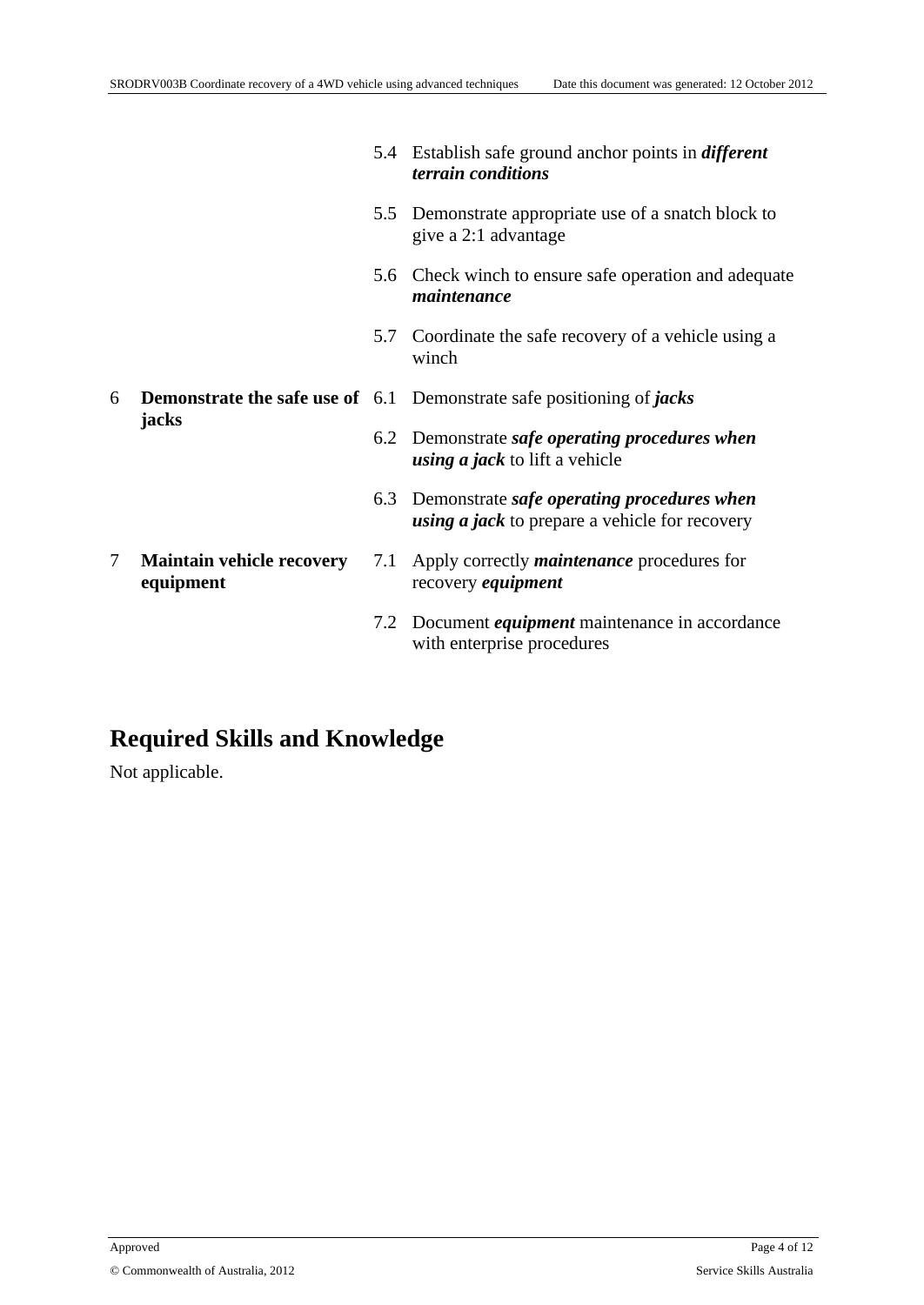# **Evidence Guide**

The Evidence Guide identifies the critical aspects, knowledge and skills to be demonstrated to confirm competence for this unit. This is an integral part of the assessment of competence and should be read in conjunction with the Range Statements

| Critical aspects of evidence to be<br>considered | Assessment must confirm sufficient<br>knowledge of advanced vehicle recovery<br>techniques applicable in the work<br>environment<br>Assessment of performance should be over a<br>minimum of two (2) different occasions,<br>(for example over consecutive days),<br>covering the prescribed number of categories<br>from the Range Statements that are<br>applicable in the learners environment<br>In particular, assessment must confirm the<br>ability to<br>use different vehicle jacks in different<br>terrains and environmental conditions<br>use a winch and a snatch block $(2:1)$ in<br>difficult terrain utilising ground anchor<br>points for both hard ground and soft sand<br>use other types of recovery equipment<br>(cables, tow rope, tree protectors, shackles,<br>chains, snatch straps) in a safe and efficient<br>manne |
|--------------------------------------------------|------------------------------------------------------------------------------------------------------------------------------------------------------------------------------------------------------------------------------------------------------------------------------------------------------------------------------------------------------------------------------------------------------------------------------------------------------------------------------------------------------------------------------------------------------------------------------------------------------------------------------------------------------------------------------------------------------------------------------------------------------------------------------------------------------------------------------------------------|
| Interdependent assessment of units               | This unit must be assessed after attainment<br>of competency in the following unit(s)<br>SRODRV001B Drive and recover a 4WD<br>vehicle<br>This unit must be assessed in conjunction<br>with the following unit(s)<br>Nil<br>For the purpose of integrated assessment,<br>this unit may be assessed in conjunction with<br>the following unit(s)<br>SRODRV002B Drive a 4WD vehicle in<br>difficult terrain using advanced technique                                                                                                                                                                                                                                                                                                                                                                                                             |
| <b>Required knowledge and skills</b>             | Required knowledge<br>Techniques to use jacks and recovery<br>equipment (steel cables, tow ropes, chains,<br>shackles)<br>Factors affecting choice of recovery<br>equipment and mode of recovery                                                                                                                                                                                                                                                                                                                                                                                                                                                                                                                                                                                                                                               |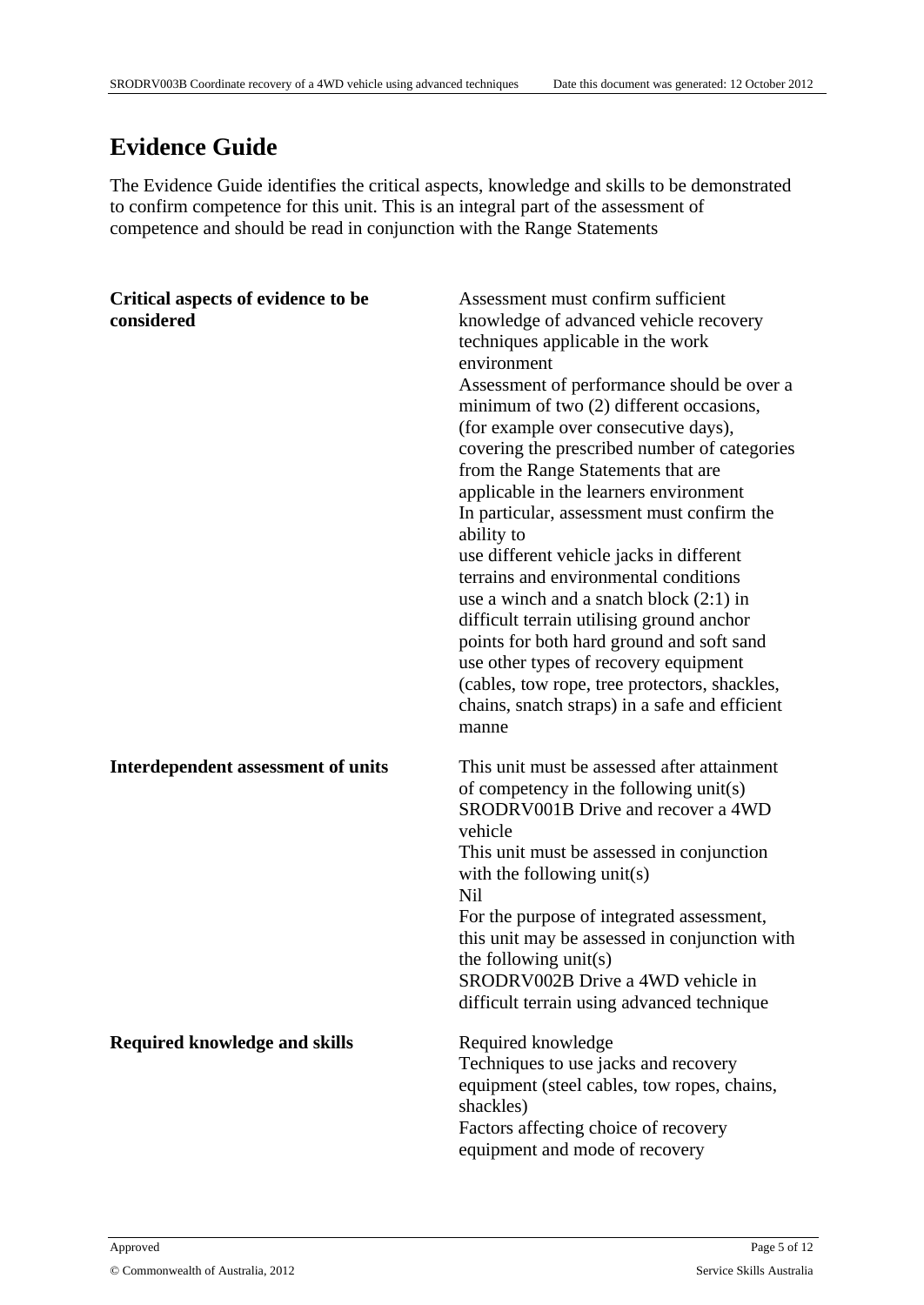Issues to consider when defining danger zones Effect of suction on cable/winch capacity Hazards and safety issues associated with the use of jacks and recovery equipment (steel cables, tow ropes, chains, shackles, winches) Advantages/disadvantages of snatch block use in a winch recovery Maintenance procedures Required skills Use of jacks and recovery equipment (steel cables, tow ropes, chains, shackles)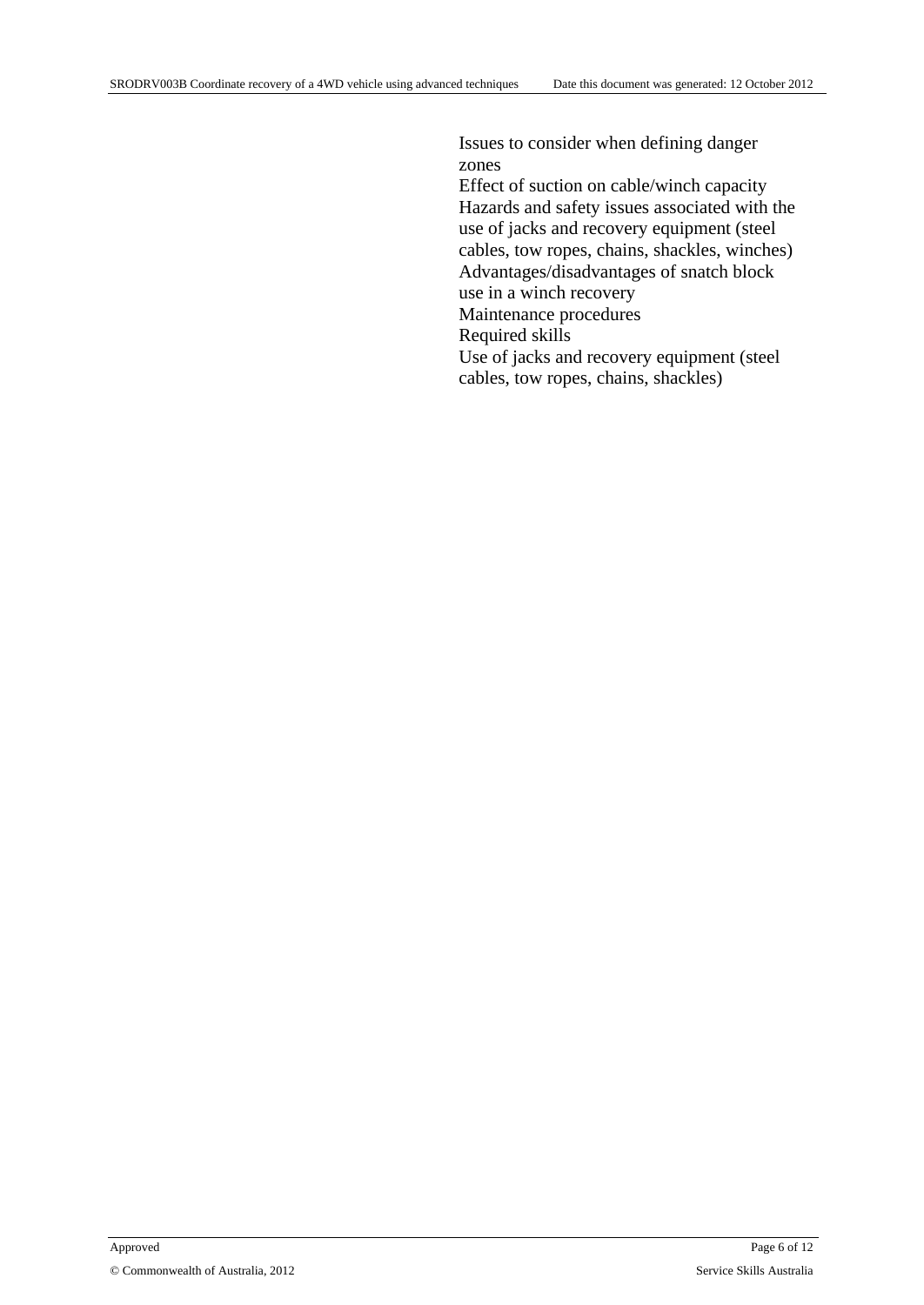#### **Resource implications** Physical resources - assessment of this

competency requires access to a four wheel drive vehicle with low range a suitable outdoor environment with difficult terrain where four wheel drive skills may be demonstrated maintenance/repair resources vehicle recovery equipment such as jacks, recovery straps, winch, tow ropes, chains and tree protectors food and water resources map(s) and compass Human resources - assessment of this unit of competency will require human resources consistent with those outlined in the Assessment Guidelines. That is, assessors (or persons within the assessment team) must be competent in this unit be competent, as a minimum, in the units SRXFAD001A, SRXRIK001A and SRXEMR001A to ensure adequate risk management during the assessment be current in their knowledge and understanding of the industry through provision of evidence of professional activity in the relevant area have attained the mandatory competency requirements for assessors under the Australian Quality Training Framework (AQTF) as specified in Standard 7.3 of the *Standards for Registered Training Organisations*

**Consistency in performance** Due to issues such as the variation in terrain and possible recovery scenarios, this unit must be assessed over a minimum of two (2) different occasions, (for example over consecutive days), in order to ensure consistency of performance over the Range Statements and contexts applicable **Context for assessment** This unit must be assessed on the job through practical demonstration or through simulation with a four wheel drive vehicle in environments where four wheel drive skills may be demonstrated Assessment of this unit of competence will

usually include observation of processes and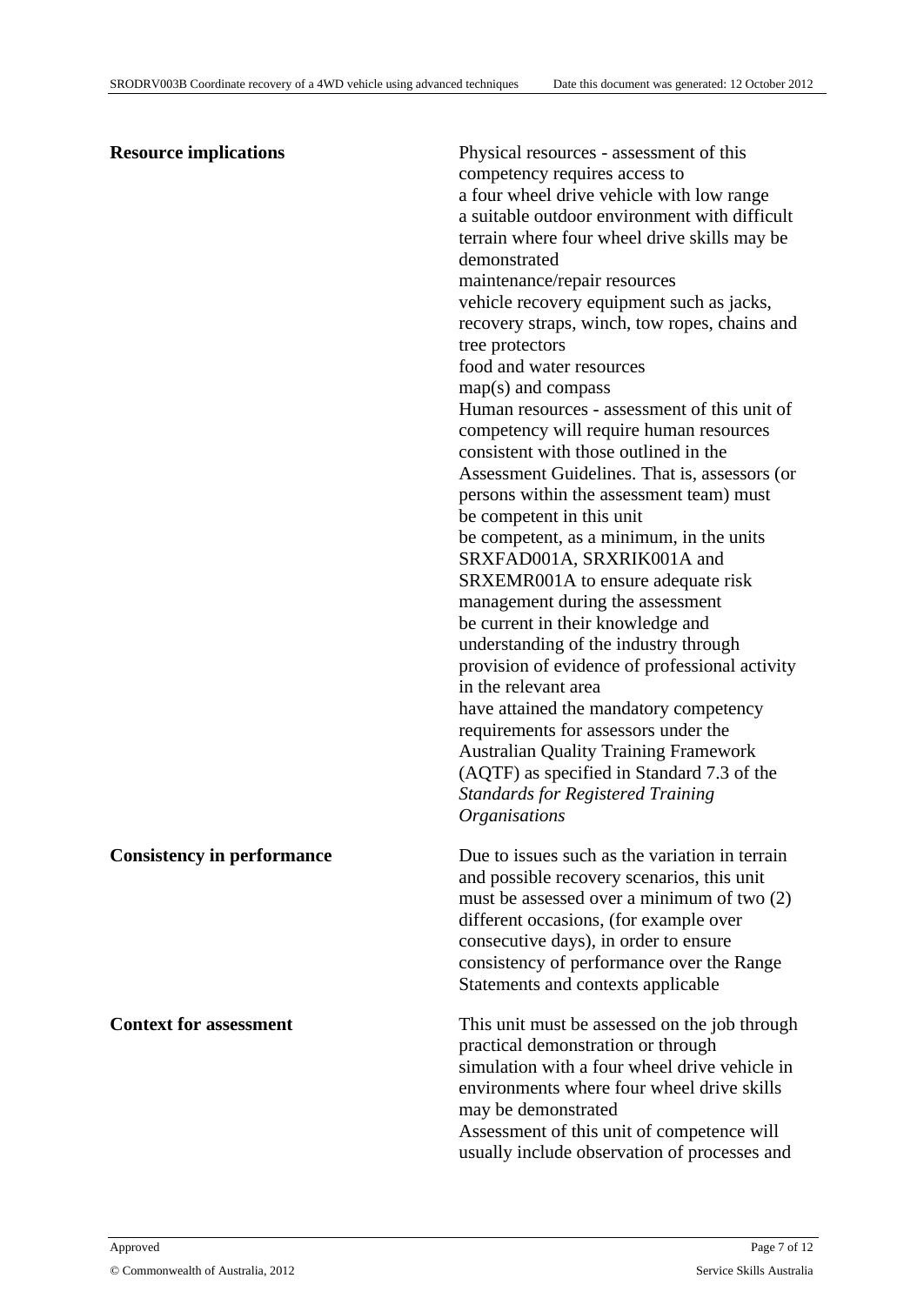procedures, oral and/or written questioning on required knowledge and skills and consideration of required attitudes Where performance is not directly observed and/or is required to be demonstrated over a 'period of time' and/or in a 'number of locations', any evidence should be authenticated by colleagues, supervisors, clients or other appropriate persons

#### **KEY COMPET ENCIES**

| Collect,<br>Analyse&O<br>rganise<br>Information rmation                                                                                                                                                                                                                                                                          | Communic<br>ate<br>Ideas&Info | Plan&Orga<br>nise<br>Activities | Work with<br>Others∈<br>Teams | Use<br>Mathematic Problems<br>al<br>Ideas&Tec<br>hniques | Solve | Use<br>Technology |
|----------------------------------------------------------------------------------------------------------------------------------------------------------------------------------------------------------------------------------------------------------------------------------------------------------------------------------|-------------------------------|---------------------------------|-------------------------------|----------------------------------------------------------|-------|-------------------|
| 3                                                                                                                                                                                                                                                                                                                                | $\overline{2}$                | 3                               | 3                             | $\overline{2}$                                           | 3     | $\overline{2}$    |
| These<br>levels do<br>not relate to<br>the<br>Australian<br>Qualificatio<br>ns<br>Framework<br>. They<br>relate to the<br>seven areas<br>of generic<br>competency<br>that<br>underpin<br>effective<br>workplace<br>practices.<br>The three<br>levels of<br>performanc<br>$e(1, 2$ and<br>3) denote<br>the level of<br>competency |                               |                                 |                               |                                                          |       |                   |
|                                                                                                                                                                                                                                                                                                                                  |                               |                                 |                               |                                                          |       |                   |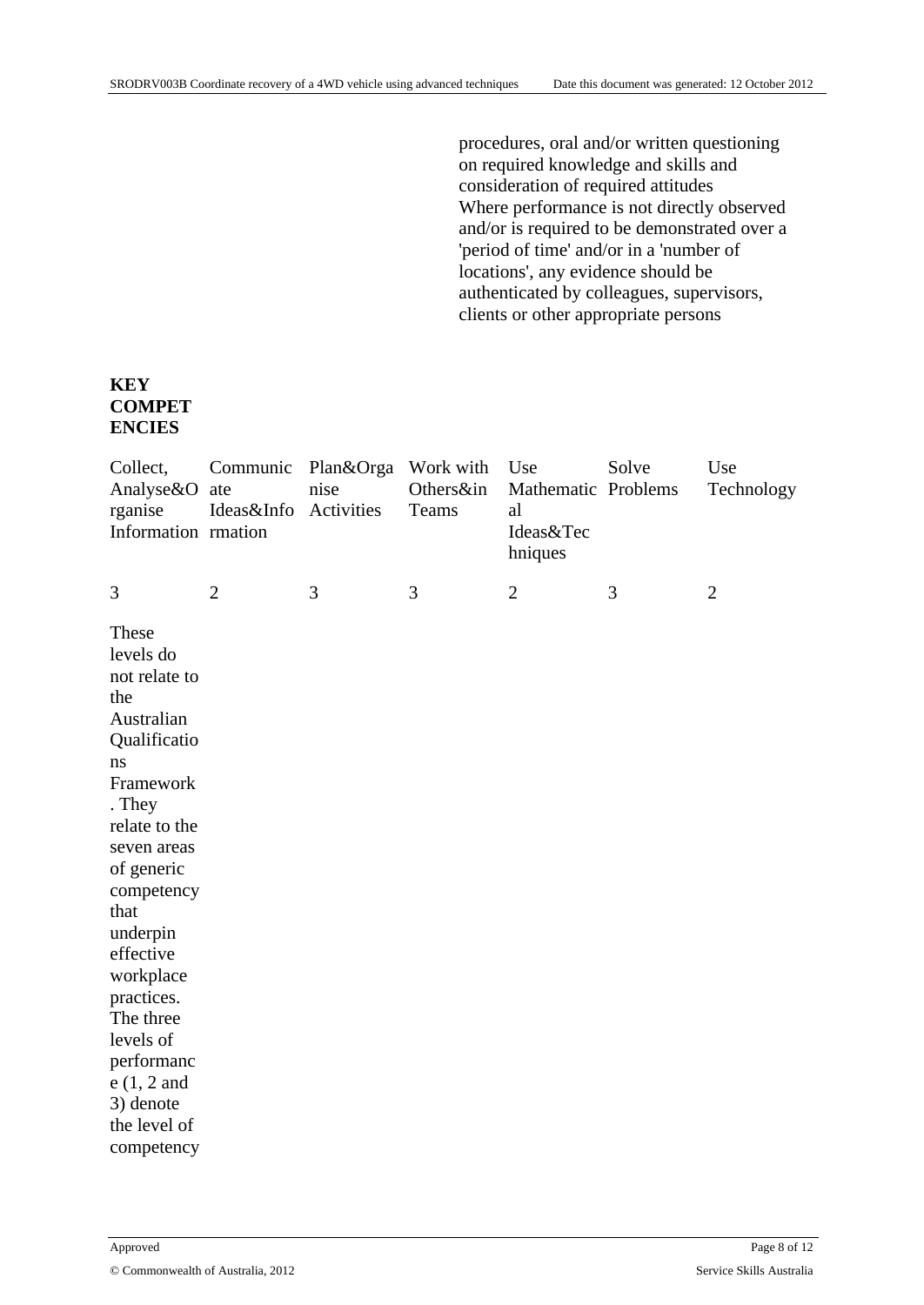required to perform the task: Use routine approaches Select from routine approaches Establish new approaches **Collecting**, **analysing and organising informatio n** - Collecting information on stranded vehicle to appraise situation and decide on appropriate method of recovery **Communic ating ideas and informatio n** - Briefing others on method of recovery **Planning and organising activities** - Planning the resources and systems required to perform the recovery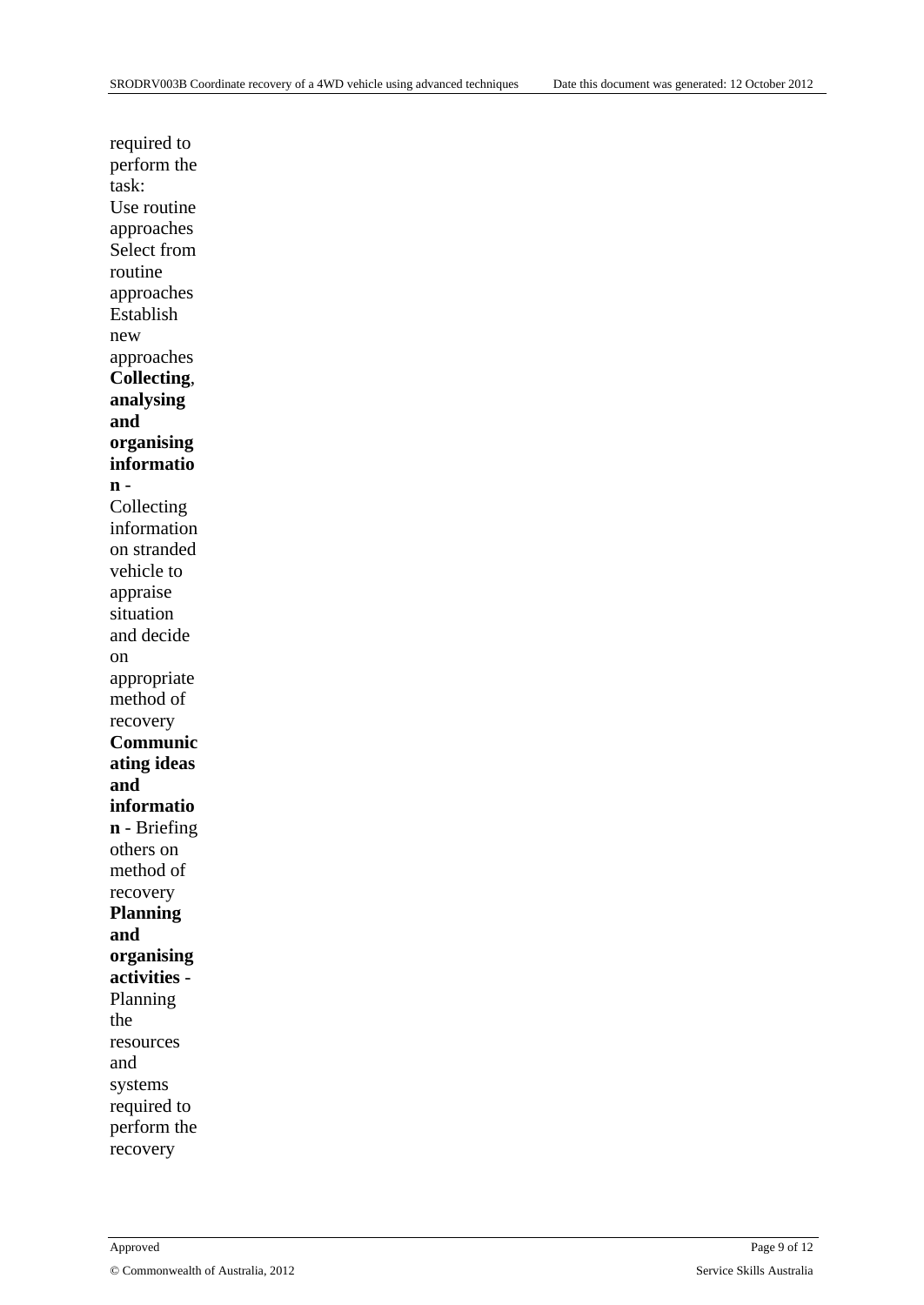| Working        |
|----------------|
| with teams     |
| and others     |
| - Working      |
| in a group     |
| situation to   |
| attend to      |
| recovery       |
| <b>Using</b>   |
| mathemati      |
| cal ideas      |
| and            |
| techniques     |
|                |
| Calculating    |
| effective      |
| angles for     |
| extraction     |
| <b>Solving</b> |
| problems -     |
| Dealing        |
| with a         |
| stranded       |
| vehicle        |
| <b>Using</b>   |
| technology     |
| - Using an     |
| air jack       |
| Please refer   |
| to the         |
| Assessment     |
| Guidelines     |
| for advice     |
| on how to      |
| use the Key    |
| Competenci     |
| es.            |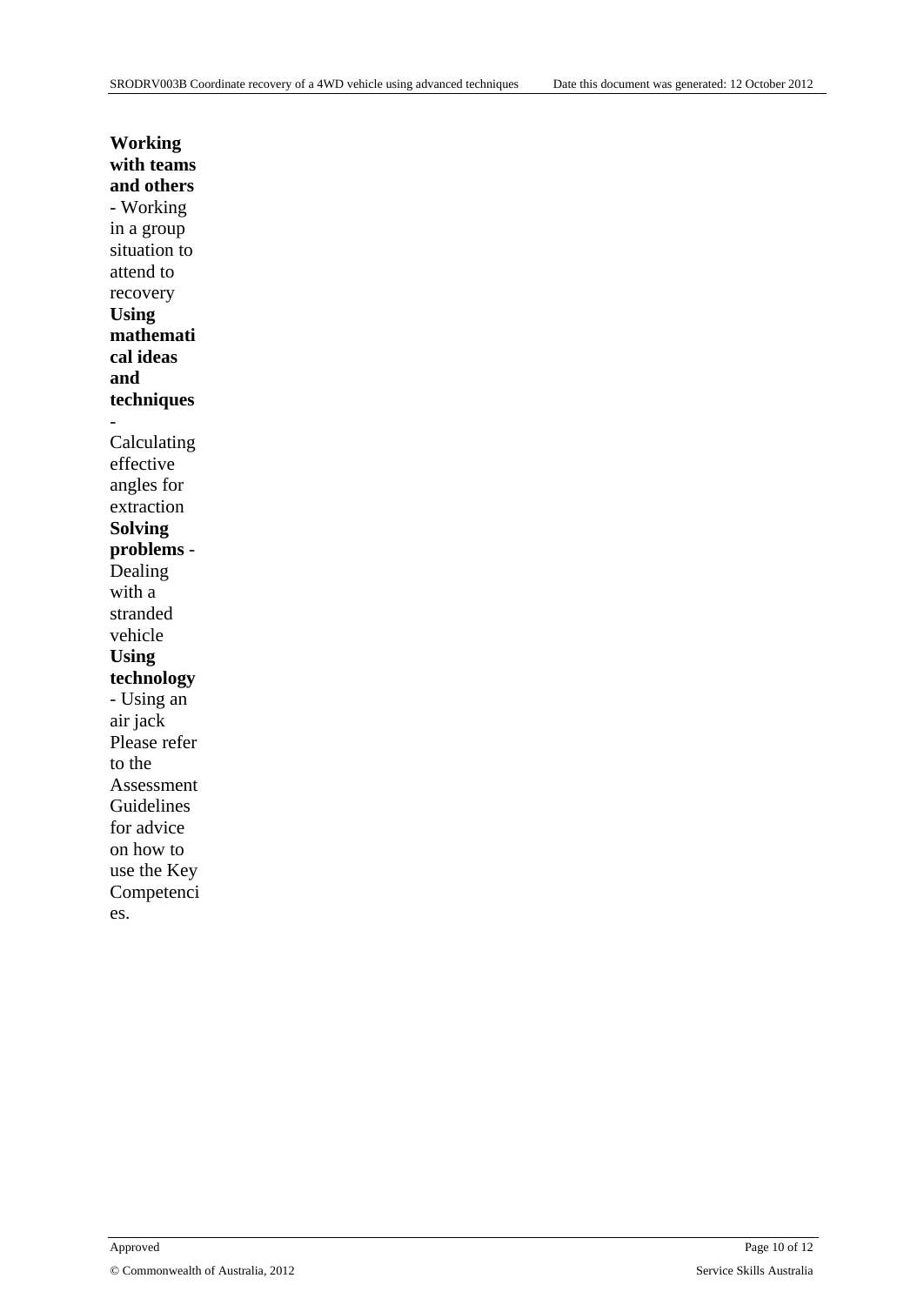### **Range Statement**

#### **Range Statements**

The Range Statements provide advice to interpret the scope and context of this unit of competence, allowing for differences between enterprises and workplaces. The Range Statements relate to the unit as a whole and helps facilitate holistic assessment. In addition, the following variables may be present for this particular unit of competency

| <b>RANGE STATEMENT</b>              | <b>CATEGORIES</b>                                                                                                                                                                                                                   |
|-------------------------------------|-------------------------------------------------------------------------------------------------------------------------------------------------------------------------------------------------------------------------------------|
| <b>Different terrain conditions</b> | [all categories experienced in geographical]<br>location]<br>hard ground<br>soft sand<br>mud<br>snow                                                                                                                                |
| <b>Equipment</b>                    | [all categories]<br>steel cables<br>tow rope<br>chains<br>tree trunk protectors<br>winch<br>jacks                                                                                                                                   |
| <b>Jacks</b>                        | [two categories]<br>Bottle jack<br>Hi-lift jack<br><b>Bull bags</b>                                                                                                                                                                 |
| <b>Maintenance</b>                  | [all categories]<br>cleaning<br>cable rolling<br>greasing/oiling                                                                                                                                                                    |
| <b>Operating variables</b>          | [all categories]<br>type of recovery equipment used, eg,<br>possibility of cable or rope failure<br>direction of recovery<br>suitable protection<br>potential for vehicle roll or fall<br>effect of suction on cable/winch capacity |
| Recovery equipment                  | [all categories]<br>steel cables<br>tow ropes<br>chains<br>shackles                                                                                                                                                                 |